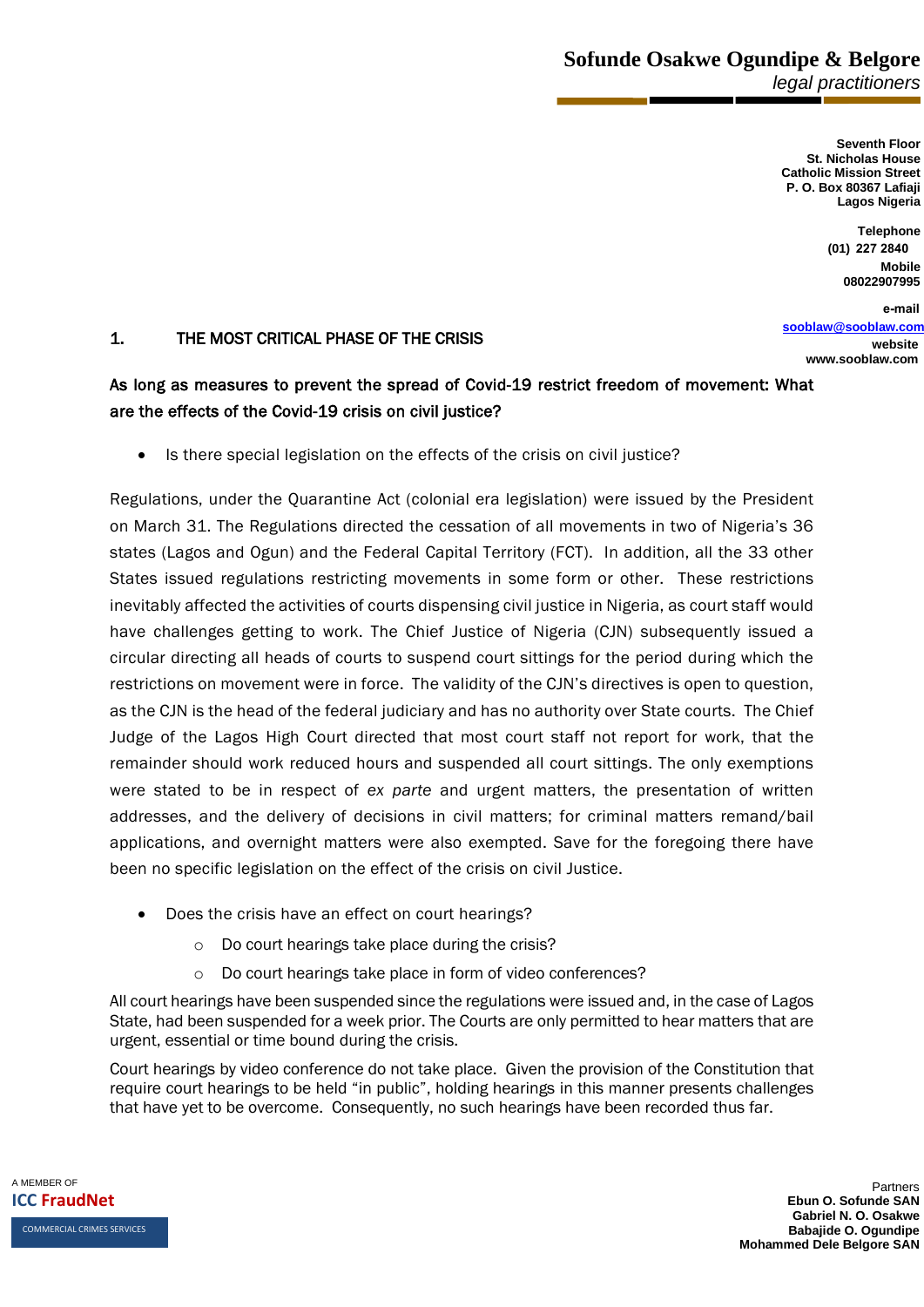- Does the crisis have an effect on deadlines (of procedural and substantive law)?
	- o Are deadlines of ongoing proceedings affected?
	- o Are deadlines for bringing actions affected (limitation periods)?

In view of the restrictions on movement and suspension of court hearing, all pending matters in court proceedings stand suspended. The directions issued thus far have not indicated whether deadlines are also suspended. In any event, the applicable rules of the courts do not contain provisions under which deadlines may be suspended.

- Does the crisis have an effect on enforcement?
	- o Are enforcement orders issued?
	- o Are there any effects on deadlines?
	- o Can enforcement acts be postponed due to the crisis?

Given the current circumstances, enforcement orders can neither be issued nor acted upon. Pending enforcement activities stand suspended, with no provisions made with regard to any deadlines related to enforcement activities.

- How do courts work during the crisis?
	- o Are courts closed?
	- o Can courts / judges be contacted?
	- o Are documents served?
- How are particularly urgent matters handled, in particular requests for interim measures such as injunctions and freeze orders?

Courts in affected States and the FCT are closed. Individual judges cannot be contacted and, as most court staff are not working, all court activities in the affected areas are effectively suspended.

Parties who intend to contact the Court or Judges are inclined to contact the registrars of the court to make any enquiries.

- 1. Physical service of court processes in view of the ongoing lockdown, cannot be implemented as process servers are amongst court personnel directed to remain at home. Some civil procedure rules enable applications for electronic service to be made. However, as there are no provisions for applications to be made electronically, these provisions are not helpful at this time.
- How do lawyers work during the crisis?

The provision of legal services (Civil) has not been classed as an essential service and has not been included in the category of business and services exempted under the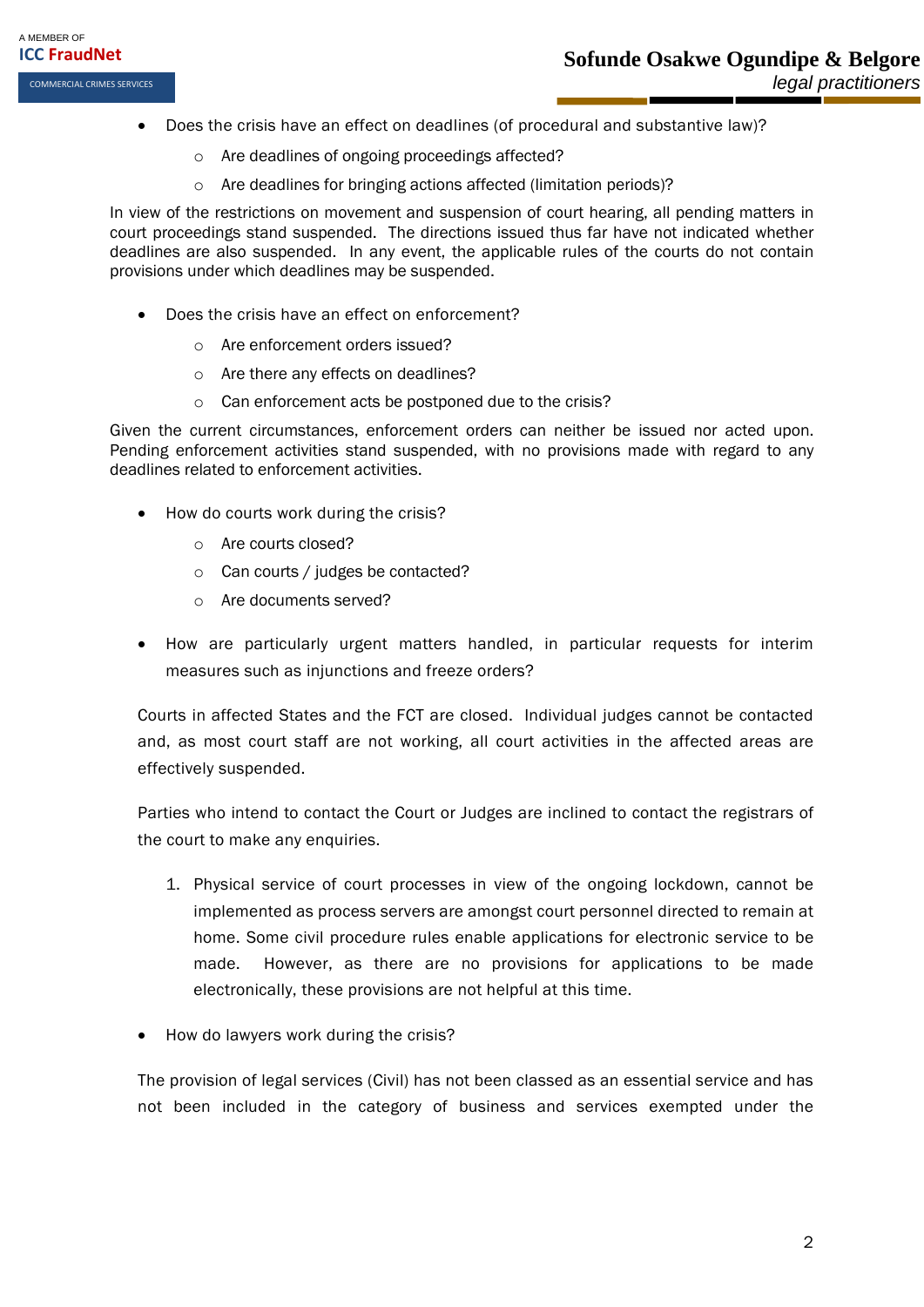Implementation Guidance for Lockdown Policy. Consequently, law firms and individual lawyers with the ability to do so have been working remotely and providing such services as the circumstances permit.

• How do banks work during the crisis?

The Central Bank of Nigeria (CBN) and the federal Ministry of Finance and Labour secured an exemption for activities of "financial systems and money markets" during the crisis. However, only skeletal operations are allowed. Employees of financial institutions have been directed to seek further directions and specifics from their Human Resources teams and line managers on how the operations of each bank will be run during the crisis of the bank to seek. Some banks in implementing directive on skeletal operation directed a number of their employees to report at their designated offices while others provide virtual support from their homes. Consequently, how banks work will differ from one bank to another.

• Does the crisis have an effect on insolvency law?

The CBN released a circular dated March 16, 2020 that makes provision for the extension of a moratorium to CBN intervention facilities, a reduction in interest rate, leave to all deposit money bank to consider temporary and time-limited restructuring of loan terms and tenure for a specified set of persons. Other than these measures, no other provisions have been introduced.

• Are there any further effects not addressed in the questions above?

## 2. FORECAST: AFTER THE CRISIS AND LONG-TERM EFFECTS

## What are the consequences of the Covid 19 pandemic once the pandemic has abated, in the gradual return to a new normality and what are the long-term effects?

- Which measures introduced during the crisis will be withdrawn immediately?
- Which measures will remain in place?
- Will enforcement of corruption matters be weakened due to the lack of financial resources?
- Do you expect a rise of new anti-corruption prosecutions after the crisis?
- Will the ratio of third party funded matter rise?